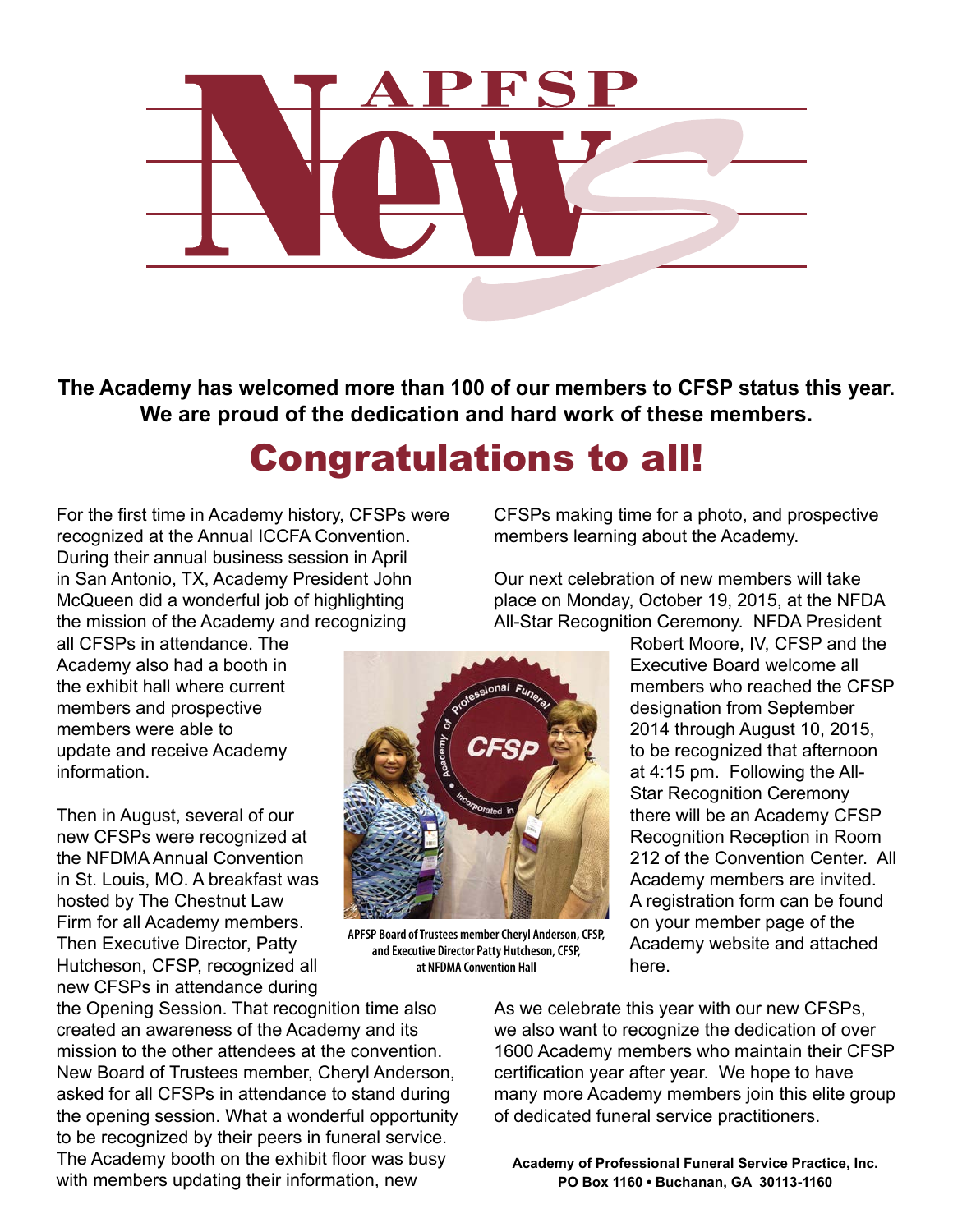## **Congratulations to the New CFSPs!**

Congratulations to the following APFSP members who achieved the designation of Certified Funeral Service Practitioner since our Winter Compass issue. Please help us congratulate these members for their hard work!

Jason Robert Abner (Jason) Heritage Funeral Home PO Box 1560 Indian Trail, NC 28079

Alvin McDaniel Adams (Alvin) 530 MacArthur Avenue Colonial Heights, VA 23834

Ethan Lawrence Annis (Ethan) Lary Funeral Home PO Box 128 Dover-Foxcroft, ME 04426

Dominick James Astorino (Nick) 535 Franklin Lake Circle Oxford, MI 48371

Donna Gaye Backhaus (Donna) 80 N Riata Street Gilbert, AZ 85234

Joshua David Baker (Joshua) 230 Jay Avenue Sebring, FL 33870

Gregory Cannon Ballard (Greg) Valley View Funeral Home 4335 West 4100 South West Valley City, UT 84120UT

Earle S. Banks (Earle) 2307 M.L.King, Jr. Street Jackson, MS 39213

Robert L. Barnes (Rob) 15426 Bammel Fields Court Houston, TX 77014

Queen Marable Bass-Scarborough (Queen) 5301 Lacy Road Durham, NC 27713

Joseph J. Baxter (Joseph) 6812 NW 135th Circle Oklahoma City, OK 73142

Jeffery S. Baynard (Jeff) 2680 Gheen Road Salisbury, NC 28147

Ronda R. Berkey (Ronda) 922 N. John Way Chandler, AZ 85225

Kenneth Craig. Bland (Craig) Holloway Funeral Home 501 Snow Hill Road Salisbury, MD 21804

Austin L. Brooks (Austin) 2885 Allison Bonnett Memorial Drive Hueytown, AL 35023

Ralph Broussard (Ralph) King's Funeral Home 1611 Hwy 14 Lake Charles, LA 70601

Don Dion Brown (Don) Don Brown Funeral Home, Inc. 497 Second Street Ayden, NC 28513

Cassandra Marie Butler (Cassandra) P. O. Box 841623 Pearland, TX 77584

S. Eric Carpenter (Eric) 1006 East Brentwood Drive Morristown, TN 37814

Nancy K Castellucci (Nancy) 75 S. Union Avenue Alliance, OH 44601

Shelby Alliene Chism (Shelby) Mid-America College Of Funeral Service 3111 Hamburg Pike Jeffersonville, IN 47130

Michael A. Cloud, (Mike) Cloud Mortuary Services PO Box 517 Villa Rica, GA 30180

Casey-Lee Marie Cox (Casey-Lee) PO Box 1722, 3716 53 Street Gibbons, AB T0A 1N0 Canada

Kathryn Hutcheson Croft (Kathryn) Hutcheson's Memorial Chapel, Inc. PO Box 491 Buchanan, GA 30113

Robert William Eichelberger (Robert) 550 Files Road H111 Hot Springs, AR 71913

Bobby Ladon Emerson (Ladon) 319 Crestview Street Athens, AL 35611

Mark T. Evely (Mark) PO Box 530766 Livonia, MI 48153

Chelsea L. Fichmann (Chelsea) 112 Medford-Mt. Holly Road Medford, NJ 08055

James Edward Fletcher (James) 1670 Twin Oaks Drive North Vernon, IN 47265

Ozella J. Foster-Robinson (Ozella) Ozella J. Foster Funeral Services 3619 Finney St. Louis, MO 63113

Jeffrey Scott Friedman (Jeff) 5614 Yarwell Drive Houston, TX 77096

Norris L. Gilbert (Norris) Flanner And Buchanan 10722 E. Washington St Indianapolis, IN 46229

Roy A. Goodson (Roy) Goodson Funeral Home 830 Noble Street Anniston, AL 36201

Irene Jean Gorham (Irene) 11 Gorham Road Glenwood, NB E5M 2N1 Canada

Roger Leo Gosselin (Roger) 3 Cross Street Manchester, NH 03102

Aaron S. Gutting (Aaron) Roller-Christeson Funeral Home PO Box 100 Harrison, AR 72602

Geoffrey Lynn Halbrooks (Geoff) Peck Funeral Home, Inc. PO Box 427 Hartselle, AL 35640

C. Jeffrey Hardwick (Jeff) 3110 Riverside Airport Rd. Zanesville, OH 43701

Garnet Michele Harris (Garnet) William C. Harris Funeral Directors 9825 Halls Ferry Road St. Louis, MO 63136

Shawnte C. Harvell (Shawn) 35 Fisher Avenue Bound Brook, NJ 08805

Maurice Jerard Hayes (Maurice) 23147 Oak Prairie Circle Sorrento, FL 32776

DeWayne Hughes (DeWayne) Hughes Crown Hill Funeral Home 9700 Webb Chapel Road Dallas, TX 75220

Lindsey Rae Jeffries (Lindsey) 708 Wood Crest Street Moore, OK 73160

Richard Martin Johnson (Rick) Tom M. Wages Funeral Service, LLC 120 Scenic Hwy. Lawrenceville, GA 30046

Jeffrey W. Jones (Jeff) 704 Carolyn Court Birmingham, AL 35206 Sabrina Joynes (Sabrina) 617 East 37th Street Brooklyn, NY 11203

Donald E. Kalec (Don) 703B E Church Street Elmira, NY 14901

William R. Kindred (Bill) 8877 Wellbaum Road Brookville, OH 45309

Dennis Aaron King (Aaron) 905 Austrian Grand Prairie, TX 75050

Geraldine Leverne King-Williams (Verne) 1804 Dover Street Wilson, NC 27893

Douglas A. Krystia (Douglas) Janisse Funeral Home 1139 Ouellette Avenue Windsor, ON N9A 4R1 Canada

Ebone TiQuara Lipsey (Ebone`) 2768 Shady Well Lane Cordova, TN 38016

Oliver W. Lomax (Oliver) 2703 Hatcher Street Dallas, TX 75215

Carmen M. Lupoli (Carmen) 365 Taulman Rd. Orange, CT 06477-3014

Michael David Mientkiewicz (Mike) 25047 Pamela Taylor, MI 48180

Dion W Miller (Dion) 1662 S. Mayberry Drive Frankfort, IN 46041

Ryan Edward Mills (Ryan) Anchorage Funeral Home 1800 Dare Avenue Anchorage, AK 99515

Jennifer June Murphy (Jenna) 1150 S. Reed Str. Unit F Lakewood, CO 80232

Matthew R. Myers (Matthew) 12 E. Ormond Avenue Haddon Township, NJ 08107

Jonathan M. Neeper (Jon) 718 Cornell Drive Lima, OH 45805

Timothy Joseph Newman (Tim) 2674 Rockport Lane Toms River, NJ 08755

Jeffrey S. Nichols (Jeffrey) 1530 Magnolia Street Muscatine, IA 52761

Ned R. Nordaren (Ned) Valley View Funeral Home 4335 W. 4100 SW West Valley City, UT 84120

Kimberly K. Ogle (Kim) 5504 Brown Road Oxford, OH 45056

William John Oldani (Bill) A.J. Desmond & Sons Funeral Home 2600 Crooks Road Troy, MI 48084

Charles Mark Perine (Charles) 1971 Briarwood Street Prattville, AL 36066

Irene Lea Preston (Irene) 2409 W. Olney Ave. Phoenix, AZ 85041

Roslyn Sebrina Riggins Howard (Roslyn) 100 Decruif Place, #25L Bronx, NY 10475

Vanessa R. Ross-Frash (Vanessa) 4995 Ceramic Rd Crooksville, OH 43731

Chad Michael Saia (Chad) 49151 Chapel Road Tickfaw, LA 70466

Harry M. Schwartz (Harry) 200 Westminster Place Maple Glen, PA 19002-2882

La'Mont Smalls (La'Mont) 509 N. Westover Blvd Apt. 106 Albany, GA 31707

Lisa Catherine Smith (Lisa) 37 MacDonald Park Road Kentville, NS B4N 1P2 Canada

Laurence F. Spiaggi (Larry) Morrissett Funeral & Cremation Service 6500 Iron Bridge Road Richmond, VA 23234

Graham Ashley Roy Steen (Graham) 302-500 Klahanie Drive Port Moody, BC V3H 5L1 Canada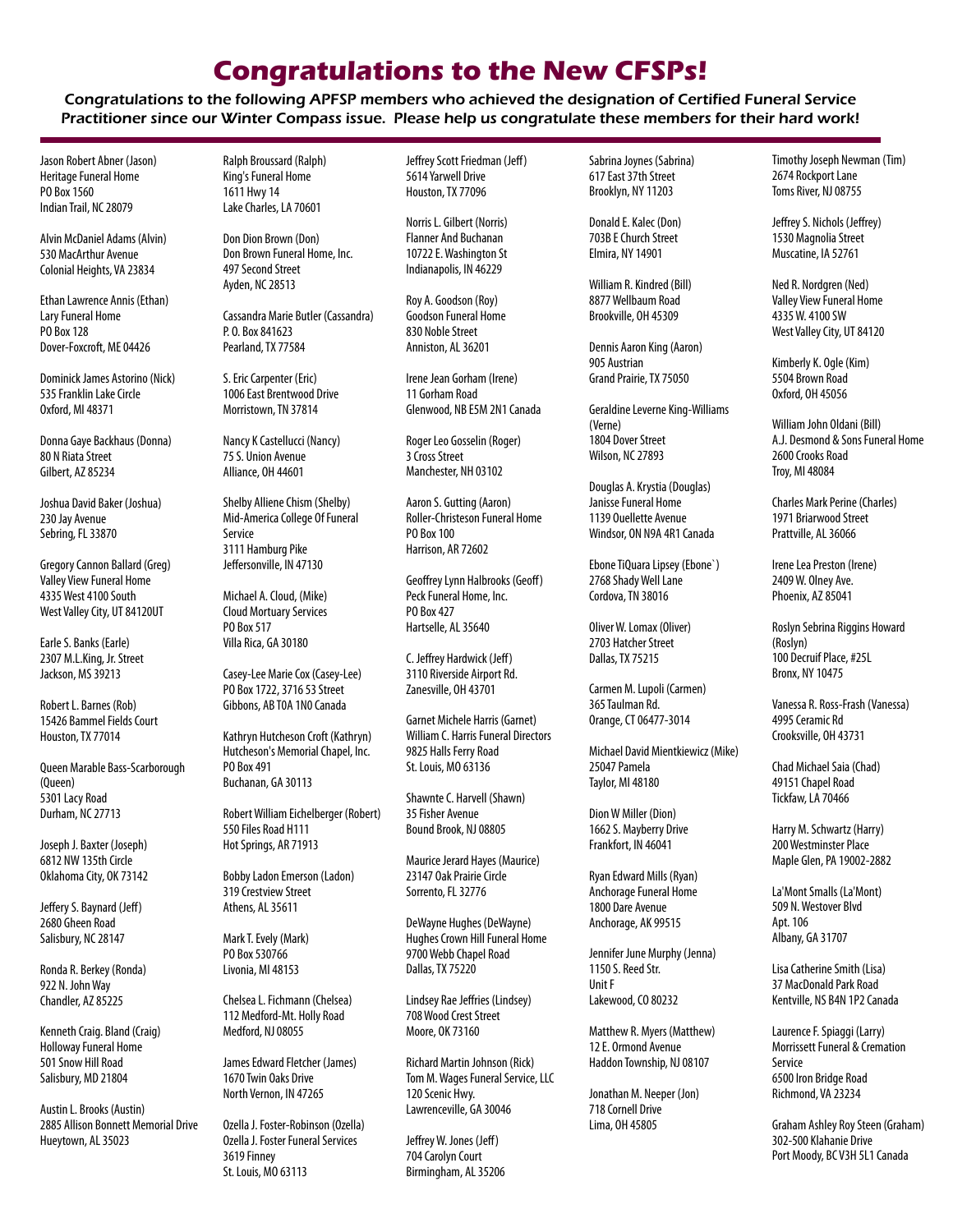James Keith Stewart (James) 1500 Guthrie Crossing Dr Loganville, GA 30052-9404

Wendy Smith Thames (Wendy) Carmon Community Funeral Homes PO Box 6 Windsor, CT 06095

John Robert Thompson (John) PO Box 1666 Southaven, MS 38671

Nicholas J. Tomasello (Nick) Gardner Funeral Home 126 S. Black Horse Pike Runnemede, NJ 08078

William Donald Troutman (Will) 257 Cornwell Road Shelby, NC 28150

Linda Vermelle Tucker-Gooding (Linda) 4475 S. Edge Rd Ayden, NC 28513

Melissa Nicole Unfred (Melissa) Distinctive Life Cremations & Funerals 4101 Guadalupe Street Suite 200 Austin, TX 78751

Krissie Suanne Vemulapalli (Kris) 1442 E 10th Street Tucson, AZ 85719

Eugene F. Wagner (Eugene) 202 North Broadway Street Cassopolis, MI 49031-1004

Sydney R Waldman (Syd) 5447 Carew Street Houston, TX 77096

Linette Ward (Linette) Roscoe Jenkins Funeral Home 182 Millard Farmer Ind Blvd Newnan, GA 30263

Joseph L. Wood (Joe) 486 Pompton Avenue Cedar Grove, NJ 07009

### **Make it your goal to be in the list of new CFSPs in the next issue!**

Here's how:

- •Check out the continuing education programs on our web site
- •Complete your Career Review if you haven't already done so
- •Tell us about any activities you have completed that do not appear on your transcript

## **The Academy of Professional Funeral Service Practice**

invites you to a celebration honoring our new Certified Funeral Service Practitioners

## **Monday, October 19, 2015**

5:30 pm until 7:00 pm • Indianapolis Convention Center Room 212

**Funeral directors who earned the CFSP (Certified Funeral Service Practitioner) designation**

**this year will be recognized for their achievement.** 

For more information about the CFSP program, call (866) 431-CFSP.



Admission is \$20 per person, which includes one drink ticket and hors d'oeuvres.

*CFSPs being recognized this year will receive complimentary admission*.

" Cut here and return  $\mathbb{X}$  Cut here and return  $\mathbb{X}$  curves and return  $\mathbb{X}$  curves and return  $\mathbb{X}$  curves and return  $\mathbb{X}$  curves and return  $\mathbb{X}$  curves and return  $\mathbb{X}$  curves and return  $\mathbb{X}$  **D** CFSP Recognition First Name Middle Last Name Nickname Guest(s) Employer Address City State Zip Cell Phone Work Phone Fax E-Mail Address Registration Form

Please reserve \_\_\_\_\_ ticket(s) for the APFSP Annual CFSP Recognition on Monday, October 19, 2015.

### Payment Options

| $\Box$ Check Enclosed (must be mailed)<br>Credit Card □ VISA/MasterCard □ American Express □ Discover |                        |
|-------------------------------------------------------------------------------------------------------|------------------------|
| Credit Card No.                                                                                       | <b>Expiration Date</b> |
| Cardholder's Name                                                                                     | Cardholder's Signature |
| Address where statement is sent                                                                       |                        |

Please send registration form and payment to: Academy of Professional Funeral Service Practice (APFSP) PO Box 1160 • Buchanan, GA 30113 – OR – Fax application form with credit card payment to (770) 646-9490 Please register before October 9, 2015. Tickets will be issued at event.